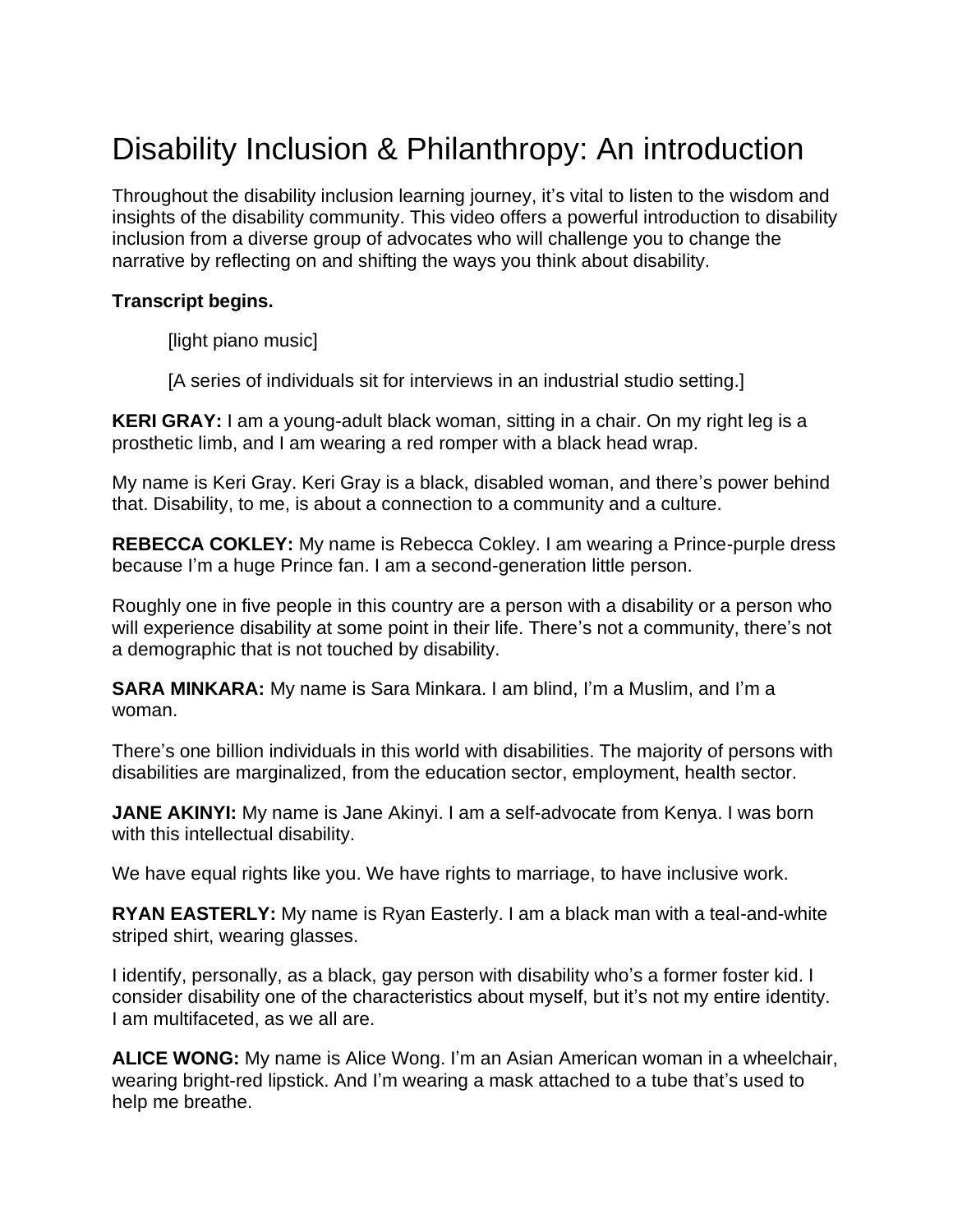A lot of people don't associate disability with diversity. Yet they absolutely should. I really think of disability as part of the wonderful variation in our cultures, in our society.

**RABIA BELT:** My name is Rabia Belt. I'm a black woman with short curly hair, wearing a green shirt.

We see disability all over the place, but often in ways that are somewhat negative. We don't often see people with disabilities speaking for themselves, so we don't really know the history of disability in this country. What I would like to see is different types of representation across race, gender, and class, so that you see the full panoply of people with disabilities.

**MADDY RUVOLO:** My name is Maddy Ruvolo. I am a young white woman with brown curly hair, wearing a bright-green shirt. I am a disabled woman. I have a chronic illness called POTS.

Full access—that's the dream, right, that everybody can move through the world and not face barriers. Full accessibility means talking to people, designing processes and programs in a way that people are included from the start. Understanding that the legal requirements are just a minimum.

**DESSA COSMA:** My name is Dessa Cosma. I am a white, disabled woman. I'm a little person who often uses a wheelchair.

Everything that's wrong with our society was a set of choices, and the beautiful thing about that is that we can make different choices. So, there's this huge opportunity to rebuild our world in a way that actually works for people, and not just a few people.

**MINKARA:** Everyone needs to be involved in changing the narrative. People with disabilities are people with potential, people that can contribute, people that bring value.

**WONG:** It's part of a larger conversation that all of us as a society has about who we are, where we're going, who we want to be in our movement toward, ultimately, social justice.

**VOICE-OVER:** Where are you in your Journey to Inclusion? For more information, go to [DisabilityPhilanthropy.org,](http://www.disabilityphilanthropy.org/) and promote using the hashtag DisabilityInclusion. Brought to you by the Presidents' Council on Disability Inclusion in Philanthropy.

## **CREDITS**

**Director and Producer** Jessica Reynolds

**Director of Photography** Peter Hutchens Frazer Bradshaw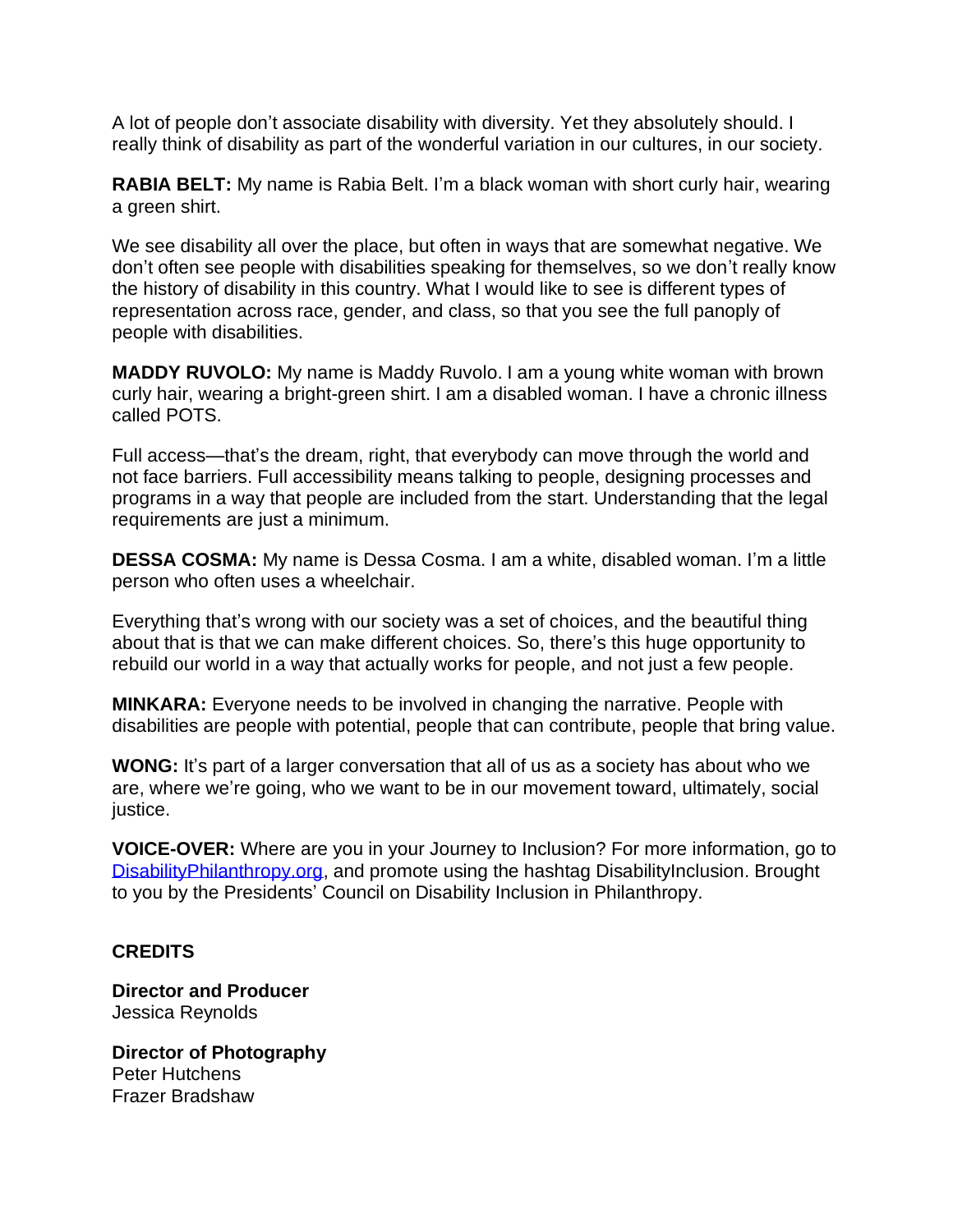**Field Producer** Keith Wilson

**Assistant Camera** Keith Wilson Aaron Chandler

### **Sound Recordist**

Aaron Chandler Kevin Crawford Seth Peterson

**Production Assistant** Shrien Alshabasy

**Editor** Rob Halstead

**Title Design** Rob Halstead

**Color Correction** Henninger Media Services

## **Re-recording Mixer**

Nicholas Montgomery

**Music** De Wolfe Music

**Voice-Over Artist** Rob Halstead

**Accessibility Editor** Naomi Wax

## **SPECIAL THANKS**

Detroit Disability Power Rooted in Rights Dogpatch Films Kelsey Baker Judith Heumann Kadi Hughes Noorain Khan Claire Kinnen Eryn Loeb Nicole Okai